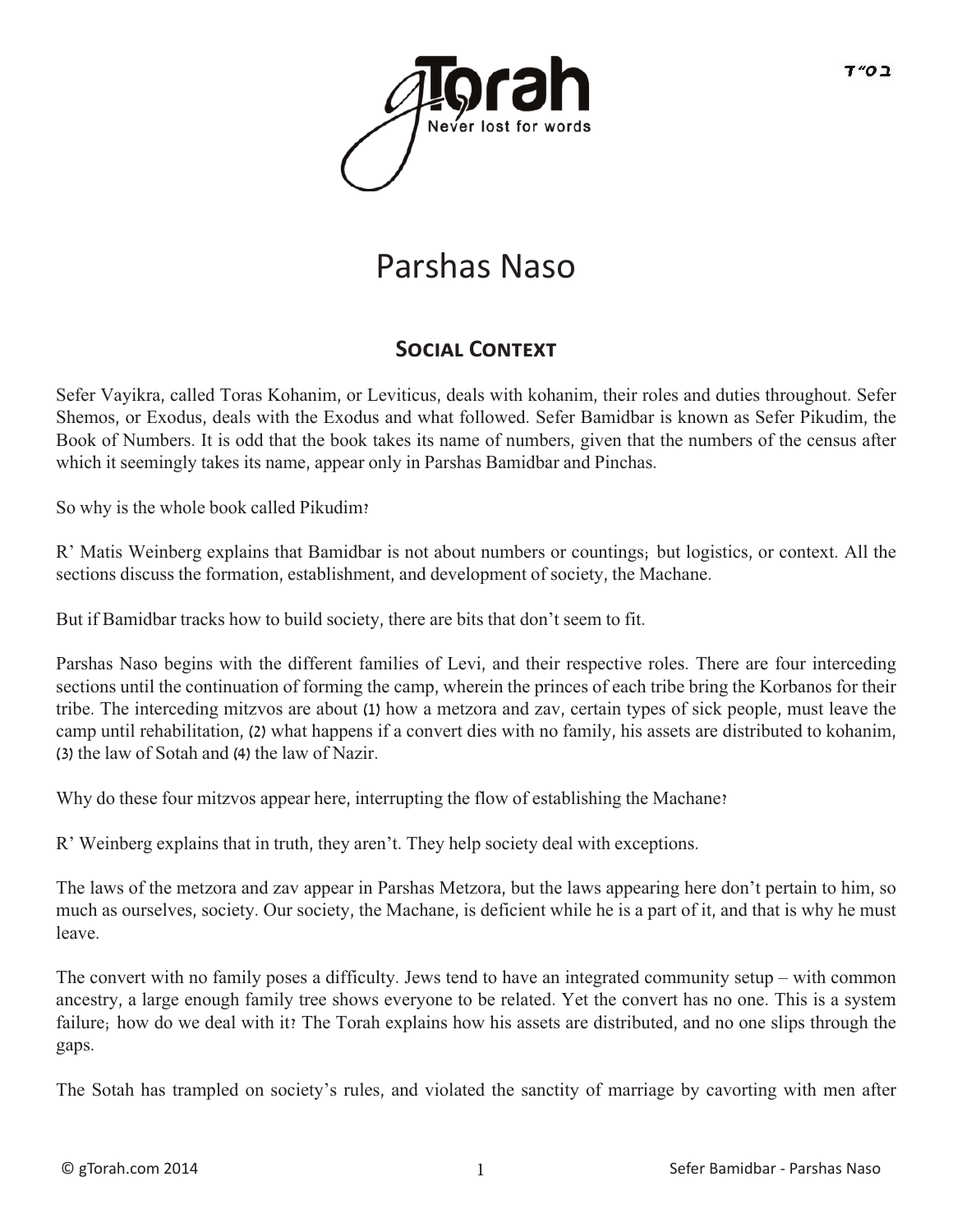warnings not to. How does society respond to people tearing it apart from within? The Torah explains the procedure.

The Nazir, whilst displaying admirable commitment, has deviated from what the norm too. Drinking wine and cutting hair are normal things to do; abstaining is abnormal. Is there a place for odd people?

Hashem does not ask for homogenity. The Torah tells us that in a developed society, everyone is part of the setup; even those who don't seem to fit. The logical continuation of the princes offering korbanos is interrupted specifically to include these people too; an imperfect but ultimately complete society.

Regarding the Korbanos, all the princes brought the same selection, yet the Torah saw fit to repeat each group on its own. Why, given that they were identical?

The principle of numbers in Sefer Bamidbar is that being part of a number generates a speciality.

Each set of korbanos ends with זה – with a numerical value of 12, the number of tribes. Elsewhere, a number is impersonal; but here, the underlying theme is that speciality lies in being a part of the number, so much so that deviating from it is bad. זה is the collective, the Klal. The Torah tallies the total number of korbanos brought, because the Torah appreciates the community, wherein the total has greater speciality than the number of individual parts.

This principle of standing out by being part of something bigger is true of Birchas Kohanim too – it does not originate from the kohen; but from Hashem. It is for the whole Klal, but personalised.

The halacha is that before the kohanim start they clench their fists, and once they start they open their palms. When the fists are clenched, the fist is flat – everything is the same. But when the fingers protrude, they are all different, much as we all are.

It is evident that the way to express individuality is from within the Klal. The parts of an engine are not remarkable. But put them together and it makes the machine – remove a bolt or wire and it's useless.

### **Torah Connotations**

The silver bowls used for the blood management in the Beis HaMikdash are known to have had thin sides, despite this not being a requirement of the Torah. The silver basin is known to have had thick sides. How did Chazal know this to be the case, given that they had never seen them?

The Gra notes in the Gemara in Yuma that wherever the word  $v -$ "two", appears, a direct association is being drawn between the two articles under discussion, that they are the same. For example, the "two" goats on Yom Kippur had to be identical in appearance, height, and value, derived from the use of the word שני three times.

The Torah refers to the bowls as מלאים שניהם, implying that they were the same size. But this can't be; the listed weight of the basin is 130, whilst the bowl weighed 70. Therefore, if the two utensils had the same volume, but the weight parameters had to be different, Chazal deduced that the solution was to make one of them thicker. Ingenious!

#### **Deeper meanings**

A woman accused of adultery without evidence is put through an ordeal, wherein she is made to drink an odd